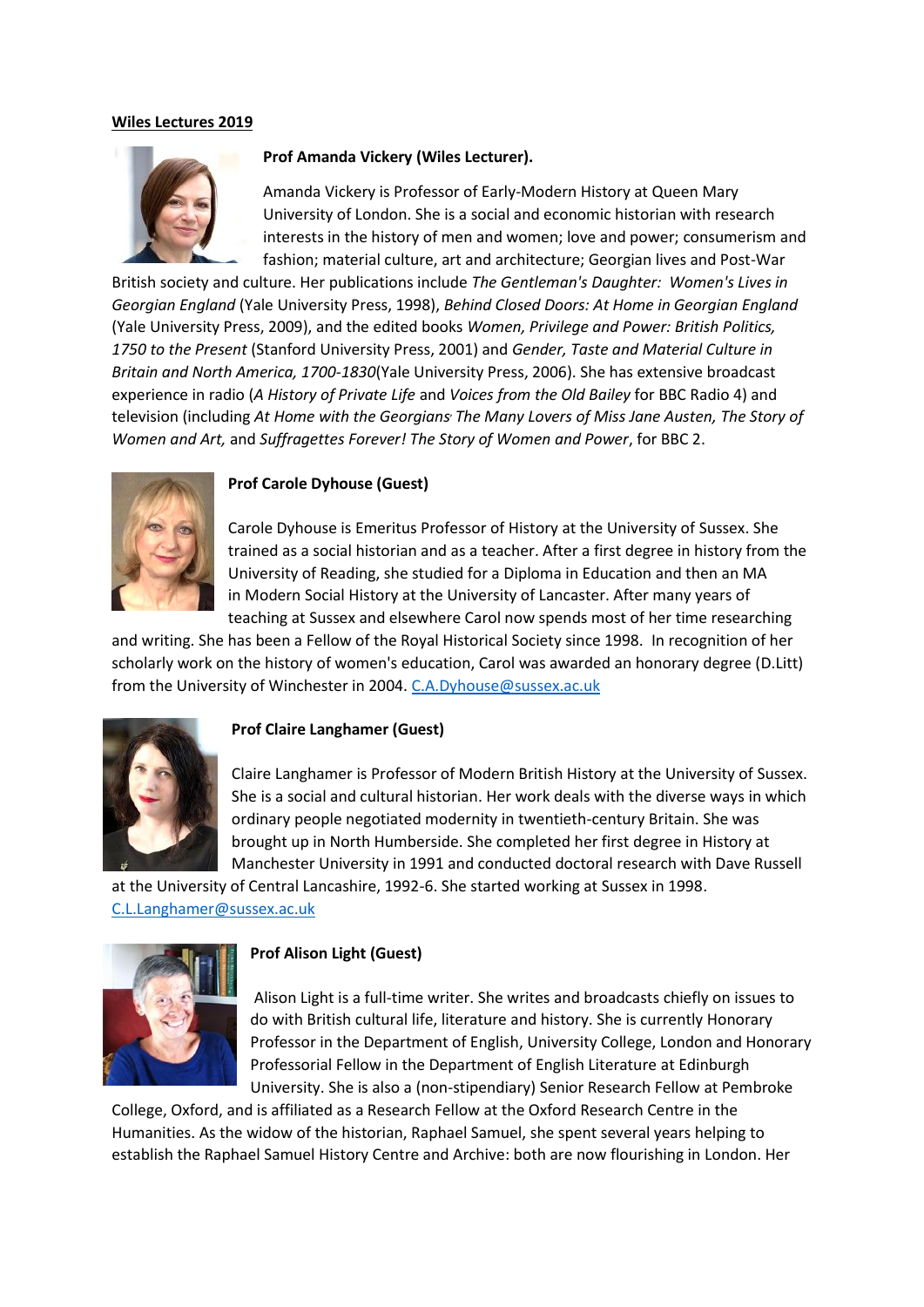last book, *Common People* (2014), was shortlisted for the Samuel Johnson (now the Baillie Gifford) prize in non-fiction. [alison@alisonlight.org](mailto:%20alison@alisonlight.org)



### **Dr Stella Moss (Guest)**

Dr Stella Moss is a Lecturer in History at Royal Holloway University of London. She is a historian of modern Britain, specialising in popular culture and gender. Her main research to date centres on the history of popular culture and consumption in modern Britain, and in particular, on the history of drinking cultures in the

twentieth century. Underpinning her research are core interests in the complex relationships linking consumption and identity within and across popular cultures. Her central research themes focus on the influence of gender and age on recreational cultures, the creation and negotiation of social spaces, and contested attitudes towards respectability. She also has research interests in the history of feminism and citizenship in twentieth-century Britain. [Stella.Moss@rhul.ac.uk](mailto:Stella.Moss@rhul.ac.uk)

# **Prof Lynda Nead (Guest)**



Prof Lynda Nead is Professor of History of Art at Birkbeck, University of London. Her research is focussed primarily on the history of British visual culture and I have published on a number of different aspects of this area including: Representations of Victorian femininity; The visual culture of the metropolis; Painting, photography and film c.1900; .Post-war British art and culture. As well as this work on the nineteenth century and twentieth

century, I have also published on the history and significance of the female nude, examining debates and images from antiquity to recent feminist interventions. I have an ongoing interest in the interface between art history and other disciplines and have collaborated with colleagues on books relating to art and law; art and cultural history; and art and geography. The history of art is a profoundly interdisciplinary field of research and some of the most exciting work comes from pushing at the boundaries of conventional disciplines. [l.nead@bbk.ac.uk](mailto:l.nead@bbk.ac.uk)



# **Prof Jessica Weiss (Guest)**

Prof Jessica Weiss is Professor of History at Cal State, East Bay. She specialises in gender history and is the author of *Placing Women in California History and California in Women's History: Diversity, Gender, and Place*, an anthology, co-edited with Edie Sparks, under consideration, University of California Press, and *To Have and To Hold: Marriage, the Baby Boom, and Social Change* (Chicago: University of Chicago Press, 2000),

which was awarded the Sierra Prize by the Western Association of Women Historians, 2001. [jessica.weiss@csueastbay.edu](mailto:jessica.weiss@csueastbay.edu)



#### **Prof Lyndal Roper (Trustee)**

Prof Lyndal Roper, FBA, is Regius Professor of History and a Fellow of Oriel College, Oxford University, the first woman to hold the Regius Chair in History, and the first Australian. She is a historian of early-modern Germany, has worked on the history of witchcraft and has recently published a biography of the German reformer Martin Luther. She is now writing a history of the German Peasants' War (1524-5), the greatest